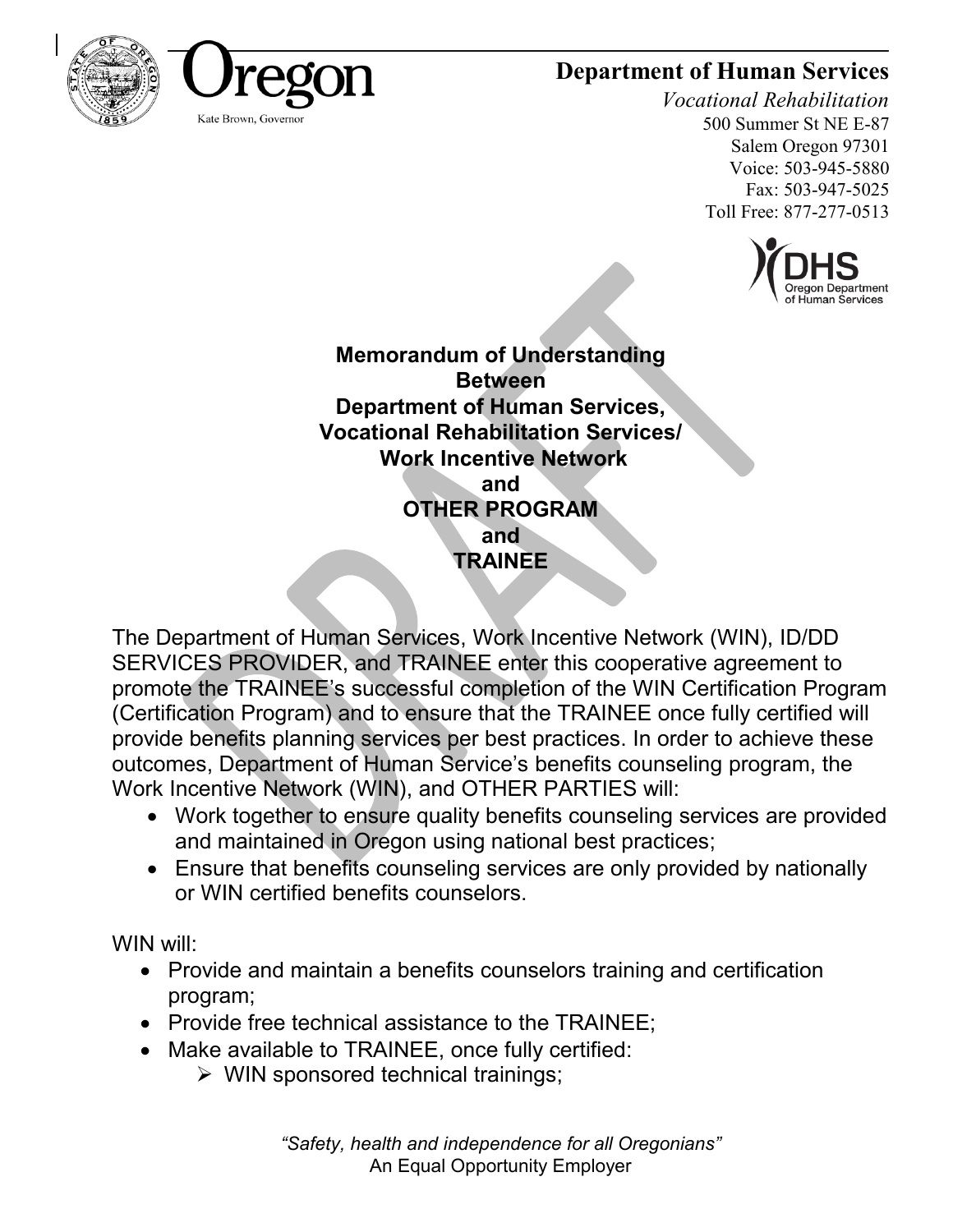- ➢ Technical assistance from WIN by email, phone or electronic bulletin board on state specific benefits and work incentives issues;
- ➢ Regular technical assistance calls if deemed appropriate by WIN;
- ➢ WIN tools, forms and database templates;

#### OTHER PROGRAMS will:

- Ensure the TRAINEE will be provided 4-6 weeks of reduced workload during the initial phase of the Certification Program;
- Ensure that the TRAINEE will have the support to complete the entirety of the Certification Program (see attached)
- Encourage the TRAINEE to seek technical assistance from WIN Central as needed;
- Meet as needed with WIN to review progress in achieving the outcomes and activities outlined in this MOU and address any issues or barriers;
- Consider following WIN's suggested processes and tools, including WIN's Benefits Counseling Fidelity Quality Assurance Model
- Ensure the TRAINEE once fully certified will maintain yearly WIN or other national certification in order to provide benefits counseling services in Oregon

### TRAINEE WILL:

- Will attend all trainings, conference calls, and tests as scheduled
	- ➢ No show/no call will result in the TRAINEE's participation in the Certification Program to be terminated
- Understand that there are typically no exceptions to the Certification Program and any exceptions must be pre-approved by WIN and the DD SERVICE PROVIDER; failure to get pre-approval will cause the TRAINEE's participation in the Certification Program to be terminated
- Understand that a failed test score or incompletion of any portion of the Certification Program means that the TRAINEE's participation in the Certification Program will be terminated
- Provide WIN with three benefits counseling reports to be reviewed for a passing score in order to achieve full certification will seek technical assistance from WIN as needed
- Maintain yearly WIN certification or other national certification if they continue to provide benefits counseling services in Oregon

This agreement neither negates nor diminishes:

- WIN's responsibilities to adhere to DHS rules and policies;
- The rights of individuals served by WIN: